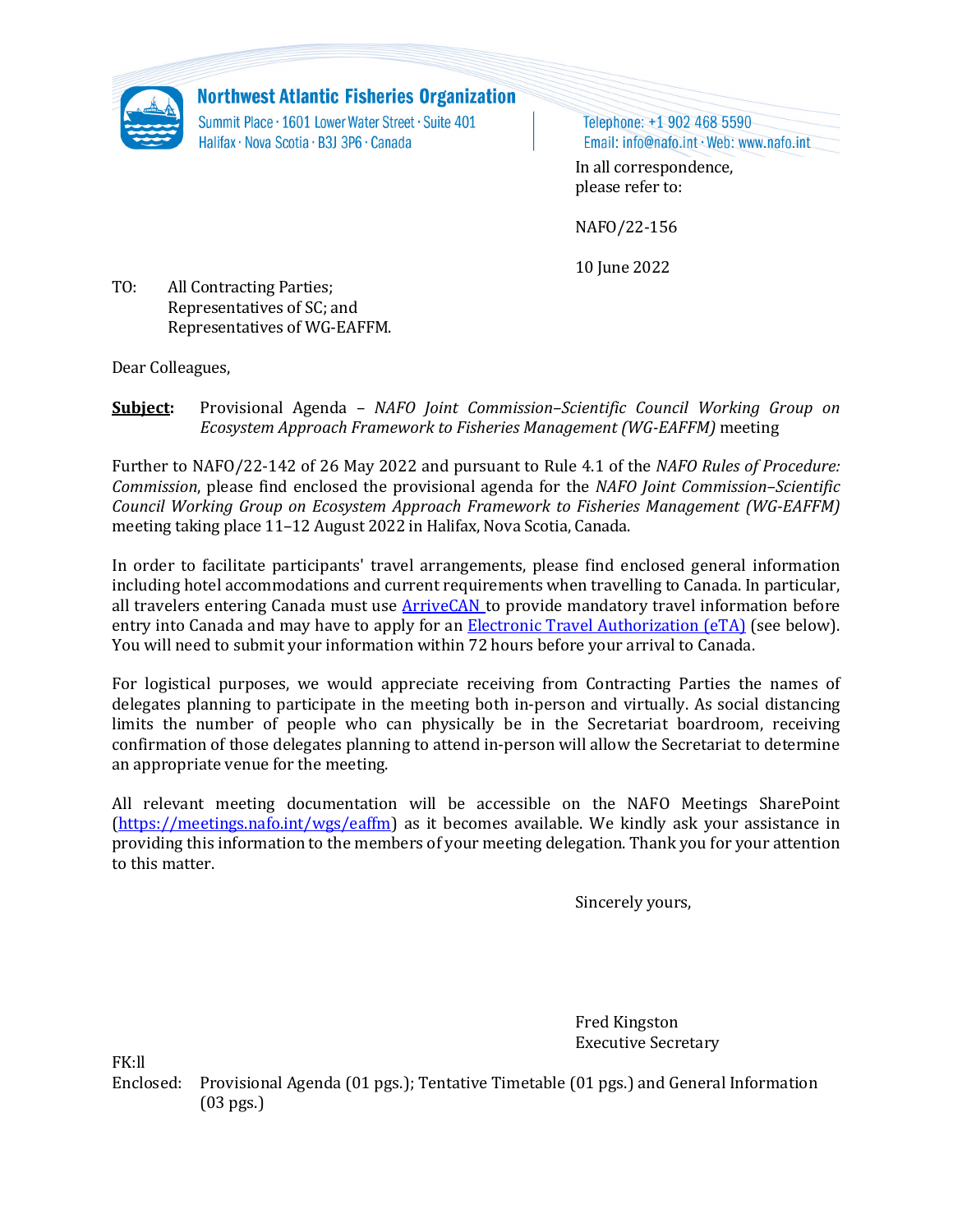## 11–12 August 2022 Halifax, Nova Scotia

# **Provisional Agenda**

- 1. Opening by the co-Chairs, Andrew Kenny (United Kingdom) and Elizabethann Mencher (USA)
- 2. Appointment of Rapporteur
- 3. Adoption of Agenda
- 4. Review of the August 2021 Recommendations (COM-SC Doc. 21-08)
- 5. Presentation and discussion of Scientific Council responses to Commission requests for advice (COM Doc. 21-20 and SCS Doc. 22-01) relevant to WG-EAFFM
	- a. Commission Request # 3 Evaluation of the impact of scientific trawl surveys on VME in closed areas and the effect of excluding surveys from these areas on stock assessments.
	- b. Commission Request # 5 Ecosystem Road Map
		- i. Independent experts review of the NAFO Roadmap Tier 1 and Tier 2.
		- ii. Update on development of models that support implementation of Tier 2
	- c. Commission Request # 6 VME analysis
		- i. Bottom closures 7a, 11a, 14a, 14b
		- ii. Scientific Council review of the effectiveness of NAFO CEM, Chapter 2
	- d. Commission Request # 12 potential impact of activities other than fishing in the Convention Area.
	- e. Commission Request # 13 3M and 3LNO Ecosystem Summary Sheets
- 6. Outcomes of the WG-EAFFM Workshop (08–10 August 2022)
- 7. Update on proposed sub-group considering NAFO OECMs (Other Effective area-based Conservation Measures)
- 8. Other Matters
	- a. Update on the possible renewal of the ABNJ Deep-Seas Fisheries Project
	- b. Other International Relations
- 9. Recommendations
- 10. Adoption of the Report
- 11. Adjournment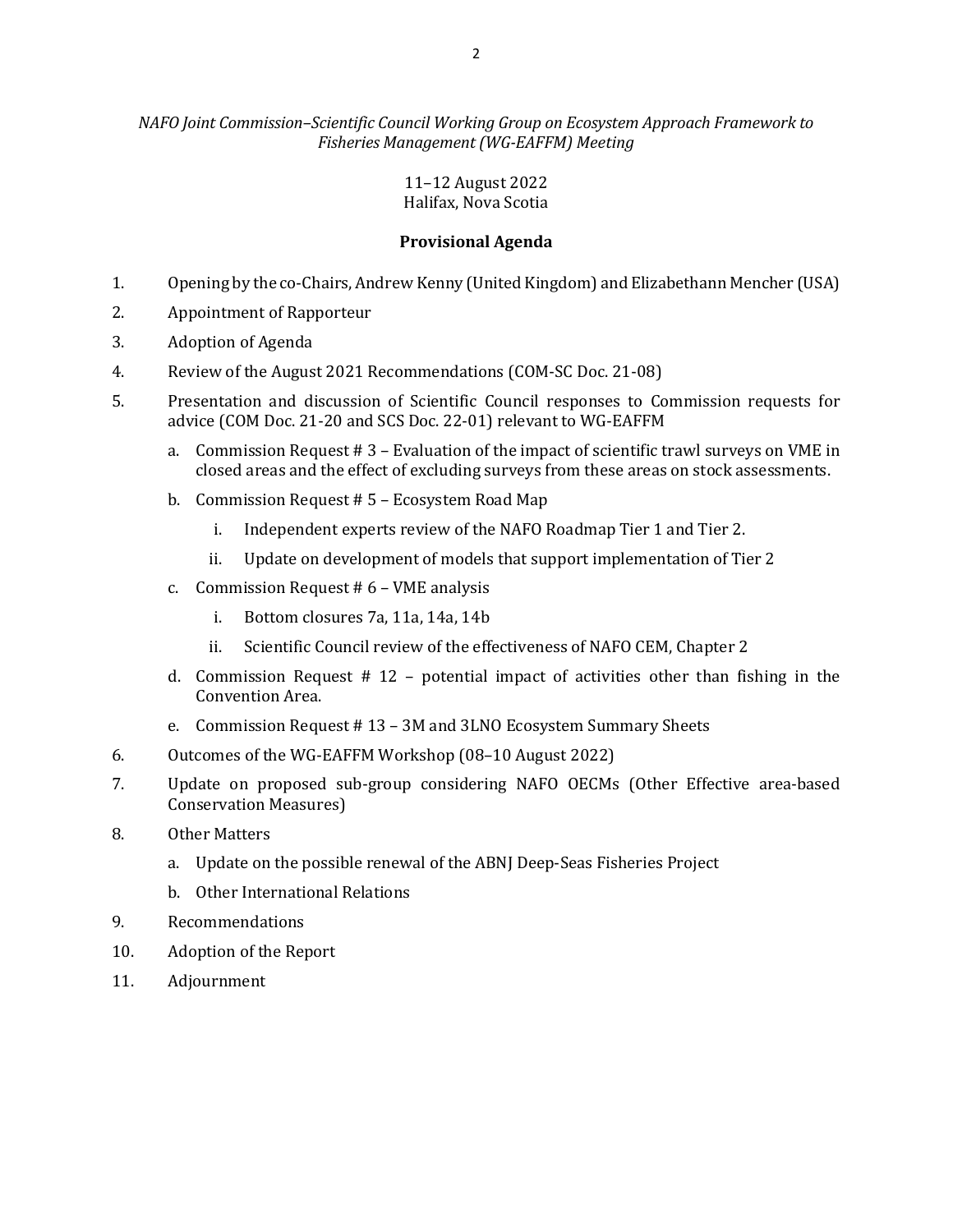# *NAFO Joint Commission–Scientific Council Working Group on Ecosystem Approach Framework to Fisheries Management (WG-EAFFM) Meeting*

11–12 August 2022 Halifax, Nova Scotia

## **Tentative Timetable\***

| Thursday, 11 August 2022 |              |
|--------------------------|--------------|
| $09:00 - 09:30$          | Registration |
| $09:30 - 12:30$          | Meeting      |
| $12:30 - 14:00$          | Lunch Break  |
| $14:00 - (as decided)$   | Meeting      |
| Friday, 12 August 2022   |              |
| $09:30 - 12:30$          | Meeting      |
| $12:30 - 14:00$          | Lunch Break  |
| $14:00 - (as decided)$   | Meeting      |

*\*times subject to change at decision of meeting*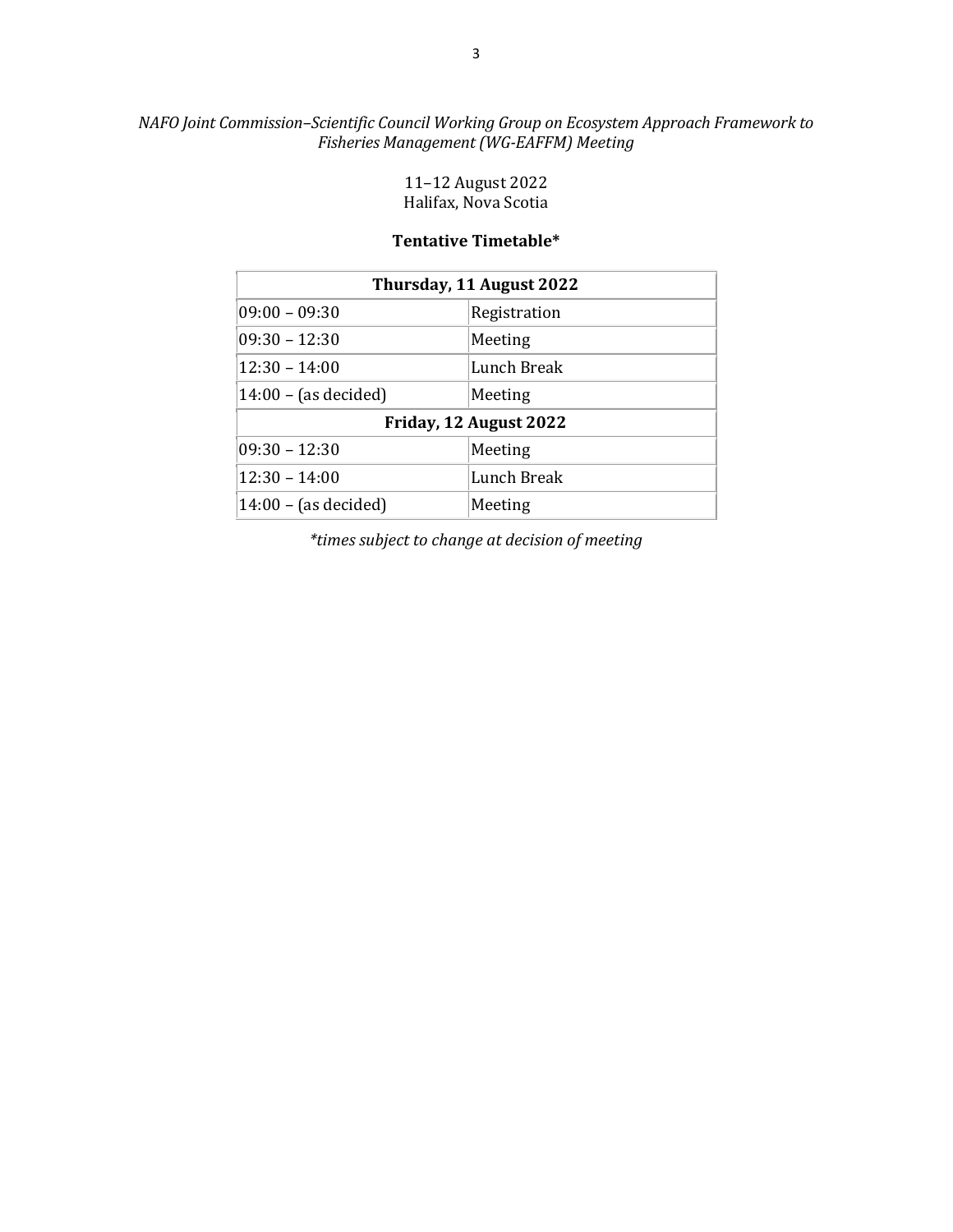*NAFO Joint Commission–Scientific Council Working Group on Ecosystem Approach Framework to Fisheries Management (WG-EAFFM) Meeting* 

> 11–12 August 2022 Halifax, Nova Scotia

#### **General Information**

#### **Location**

The meeting will be held in downtown Halifax in Nova Scotia, Canada.

#### **WebEx**

For those Contracting Parties that are unable to attend the meeting in-person, WebEx capabilities will be provided.

The Secretariat staff will be available for technical support during the meeting. "*Breakout rooms*" will be available for smaller group meetings and/or bilateral consultations, as required.

#### **Hotel Accommodations**

In close vicinity to the NAFO Headquarters:

[Courtyard by Marriott Halifax Downtown](https://www.marriott.com/hotels/travel/yhzcy-courtyard-halifax-downtown/) 5120 Salter St., Halifax, NS Ph: +1 902-428-1900

The Hollis Halifax - [a DoubleTree Suites](https://www.hilton.com/en/hotels/yhzhhdt-the-hollis-halifax/) 1649 Hollis St, Halifax, NS Ph: +1 902-429-7233

[Residence Inn by Marriott Halifax Downtown](https://www.marriott.com/hotels/travel/yhzri-residence-inn-halifax-downtown/) 1599 Grafton St., Halifax, NS Ph: +1 902-422-0493

[The Sutton Place Hotel Halifax](https://www.suttonplace.com/hotels/sutton-place-hotel-halifax-hal) 1700 Grafton St., Halifax, NS Ph: +1 902-932-7548

[Muir, Autograph Collection](https://www.marriott.com/en-us/hotels/yhzak-muir-autograph-collection/overview/) 1709 Lower Water St., Halifax, NS Ph: +1 902-407-6847

[Hampton Inn & Homewood Suites by Hilton](https://www.hilton.com/en/hotels/yhzdwhw-homewood-suites-halifax-downtown-nova-scotia-canada/)  1960 Brunswick Street, Halifax, NS Ph: (Hampton Inn) +1 902-422-1391 Ph: (Homewood Suites) +1 902-429-6620

[Four Points by Sheraton Halifax](https://www.marriott.com/hotels/fact-sheet/travel/yhzfp-four-points-halifax/) 1496 Hollis St., Halifax, NS Ph: +1 902-423-4444

[Halifax Marriott Harbourfront Hotel](https://www.marriott.com/hotels/travel/yhzmc-halifax-marriott-harbourfront-hotel/?scid=b5ce23d5-f27e-492f-84f7-78d09bef26e9&ppc=ppc&pId=ustbppc&nst=paid&gclid=Cj0KCQiA3NX_BRDQARIsALA3fIIESA7df3yHrq6tFcQDkrza7pdfQJhUzEOb9Pc3C5R_XoqcD2XUxtIaAox8EALw_wcB&gclsrc=aw.ds) 1919 Upper Water St., Halifax, NS Ph: +1 902-421-1700

[The Prince George Hotel Halifax](https://www.princegeorgehotel.com/) 1725 Market St., Halifax, NS Ph: +1 800-565-1567

[Cambridge Suite Hotel Halifax](https://www.cambridgesuiteshalifax.com/) 1583 Brunswick St., Halifax, NS Ph: +1 902-420-0555

[The Barrington Hotel](https://www.thebarringtonhotel.ca/) 1875 Barrington St, Halifax, NS Ph: +1 902-429-7410

Hotel reservations are to be made by participants directly with the hotel.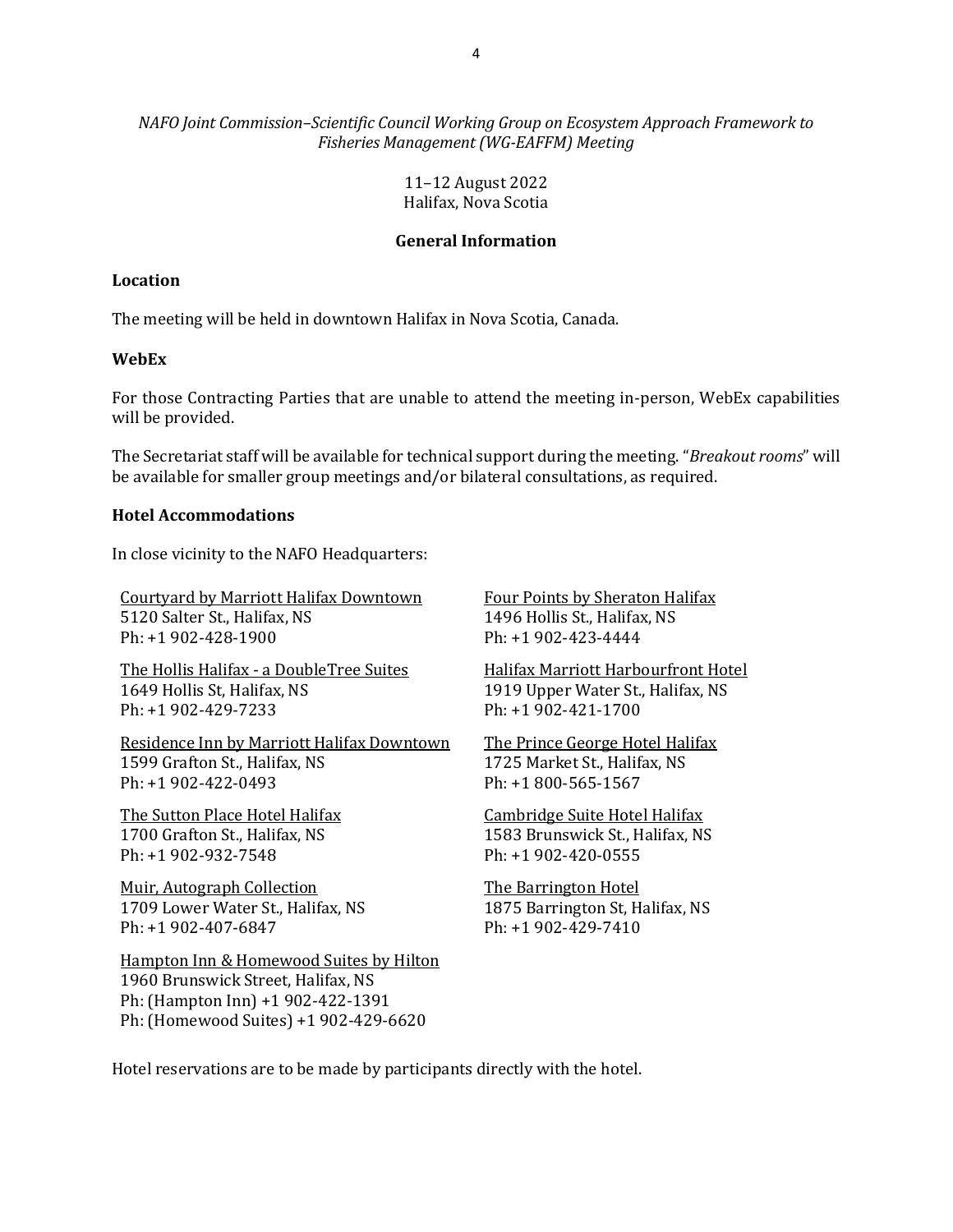#### **Transportation**

Taxi service provided by:

Casino Taxi Ph: +1 902-425-6666 or +1 902-429-6666 [www.casinotaxi.ca](http://www.casinotaxi.ca/)

Yellow Cab Ph: +1 902-420-0000 [www.yellowcabhalifax.ca](http://www.yellowcabhalifax.ca/)

#### **Public Transportation**

Halifax Transit is Halifax's public bus and ferry service provider. For current schedules and fares, visi[t Halifax Transit.](https://www.halifax.ca/transportation/halifax-transit/routes-schedules)

Tips on travelling to and from the airport:

- It takes about 30-40 minutes to get from the airport to downtown Halifax.
- Take the Metro Regional Express Bus (route #320) for just \$4.25 CAD (exact change or a \$5 bill).
- Head to the lower level of the airport to rent a car. You'll need \$1.25 CAD for the bridge toll (exact change) if you're heading to Halifax via Dartmouth.
- Take a taxi or limo right from the airport to downtown Halifax for \$55.00-\$65.00 CAD.
- Uber is now available in Halifax.
- You can find more information on transportation from the Halifax Airport [here.](https://halifaxstanfield.ca/transportation/)

#### **Dining Options**

Downtown Halifax is the urban core of the region, complete with hundreds of food options within walking distance. Check out the [Official Halifax Visitor Guide](https://issuu.com/discoverhalifaxns/docs/halifax_vistor_guide_2022-digital) for ideas and more information.

#### **Tourist information**

For additional tourist information, visi[t www.discoverhalifaxns.com](http://www.discoverhalifaxns.com/)